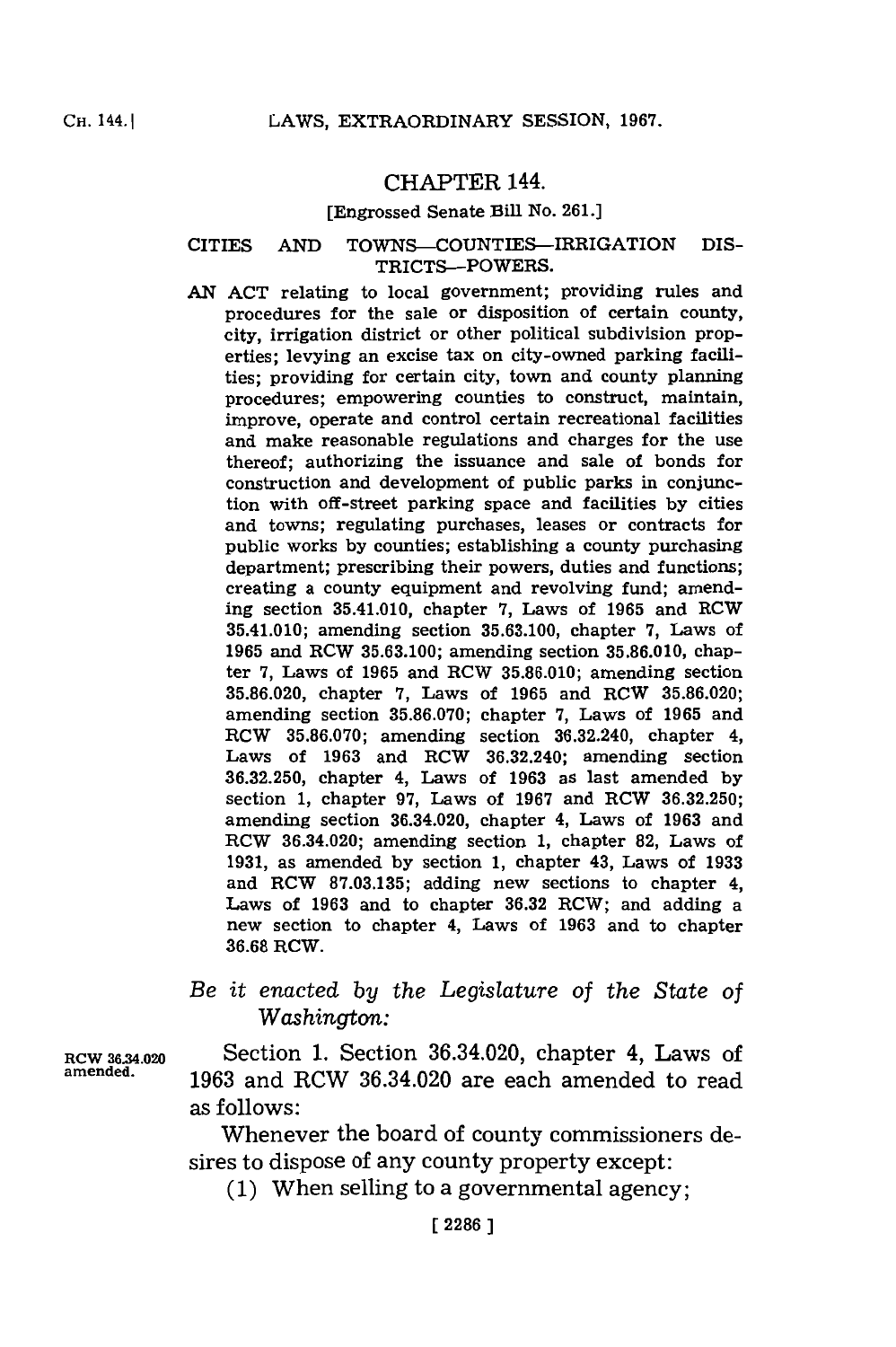(2) When personal property to be disposed of is to be traded in upon the purchase of a like article;

**(3)** When the value of the property to be sold is less than five hundred dollars;

(4) When the board **by** a resolution setting forth the facts has declared an emergency to exist; it shall publish notice of its intention so to do once each week during two successive weeks in three different legal newspapers published in the county, or if there are less than three in as many legal newspapers as are published in the county.

Sec. 2. Any municipality may sell, lease or con-**Municipalities** vey any real property located in an area zoned to **-Disposition of property** permit the operation of retail business, when such property is no longer needed for the use or purposes of the municipality, to any private corporation or association established to develop and maintain free public parking facilities. "Municipality" as used in sections 2 through **5** of this **1967** amendatory act, means any city with a population over three hundred thousand and any municipal corporation or other political subdivision located within the boundaries of such city.

Sec. **3.** Before any municipality may sell, lease or **Publication** convey any real property located in an area zoned to permit the operation of retail business, it shall post in a conspicuous place on such property and publish in the official newspaper for the county in which such property is located for fifteen days prior to such sale, lease or conveyance a notice giving the legal description of such property and disclosing an intention to sell, lease or convey such property; and it shall offer in its notice, and shall give, the first right of purchase or lease of the whole or any part of such property to any private corporation or association **(1)** established to develop and maintain free public parking facilities and (2) which agrees to dedicate such property for free public parking.

**Counties-Dis-position of county prop- erty-Notice-Exemptions.**

**[CH.** 144.

**corpration formed to provide free public parking.**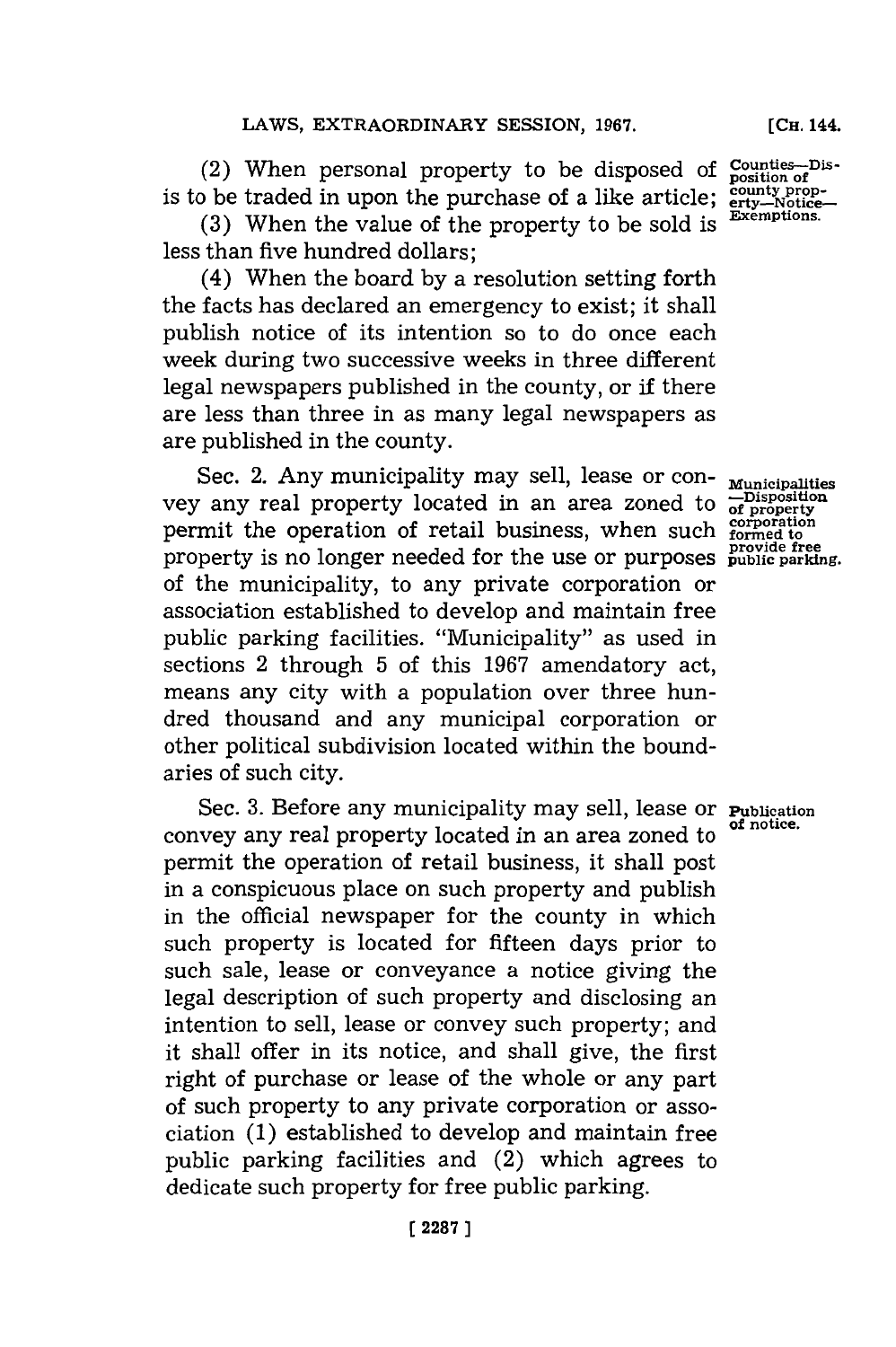**Municipality-Disposition of property- Compensation**

Sec. 4. **A** sale, lease or conveyance to such corporation or association may be made for such consideration and on such terms and conditions as the municipality deems appropriate: *Provided,* That the price charged such corporation or association shall not be in excess of the fair market value of such property: *Provided further,* That all deeds, leases and other instruments of conveyance shall incorporate a reversion to the municipality of the property or property interest so deeded, leased or conveyed, in the event that such property should no longer be used as a free public parking facility.

**Exemption.** Sec. **5.** The provisions of section **3** of this **1967** amendatory act shall not apply to any sale, lease or conveyance to the federal government or to any agency thereof, or to the state or any agency, county, city, town or other political subdivision of this state.

**RCW 35.86.070**<br>amended.

**RCW 35.86.070** Sec. **6.** Section **35.86.070,** chapter **7,** Laws of **1965** and RCW **35.86.070** 'are each amended to read as **follows:**

Taxation-<br> **Free public**<br> **Example 2** county treasurer an annual excise tax for the privicounty treasurer an annual excise tax for the privilege of operating a city-owned parking facility equal to the amounts which would be paid upon real property devoted to the purpose of off-street parking were it in private ownership. This section shall only apply to parking facilities acquired under this chapter.

**RCW 87.03.135 amended.**

**Irrigation districts-Disposition of property-**

Sec. **7.** Section **1,** chapter **82,** Laws of **1931** as amended **by** section **1,** chapter 43, Laws of **1933** and ROW **87.03.135** are each amended to read as follows:

Any irrigation district shall have power to sell or lease any real estate or personal property owned **by** such district, whenever the board of directors shall, **by** unanimous vote, determine that such property is not necessary or needed for the use of the district.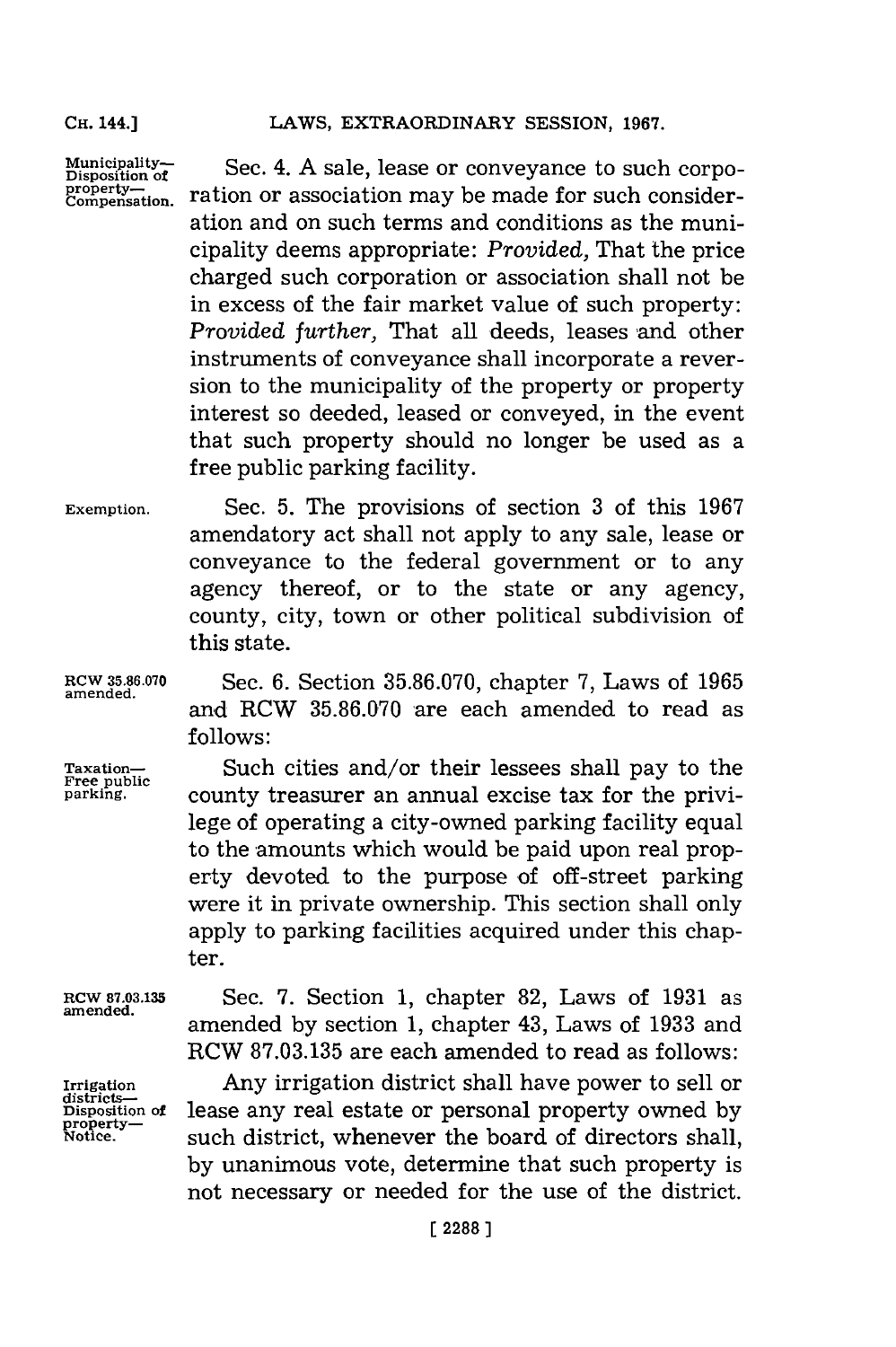No sale or lease of such property shall be made until notice thereof shall be given **by** publication at least twenty days before the date of said sale or lease of said property in some newspaper of general circulation in the county where the property or part thereof is located, if there be one, and if there be none, then in some newspaper of general circulation published in an adjoining county, said publication to be made at least once a week during three consecutive weeks before the day fixed for the making of such sale or lease, and shall contain notice of intention of the board of directors to make such sale or lease and state the time and place at which proposals for such sale or lease will be considered and at which the sale or lease will be made: *Provided,* That the provisions of this section relating to publication of notice shall not apply when the value of the property to be sold or leased is less than five hundred dollars. Any such property so sold or leased shall be sold or leased to the highest and best bidder. The provisions of this section shall not apply to the sale of lands acquired **by** an irrigation district through its purchase of said lands for the nonpay-

Sec. **8.** Section **35.63.100,** chapter **7,** Laws of **1965 RCW 35.63.100** and RCW **35.63.100** are each amended to read as **amfended. follows:**

ment of its irrigation assessments.

The commission may recommend to its council or cities and<br>ard the plan prepared by it as a whole, or may planning board the plan prepared by it as a whole, or may  $\frac{\text{beam}}{\text{Planning}}$  recommend parts of the plan by successive recom- $\frac{\text{commissions}}{\text{Riemannian}}$ recommend parts of the plan by successive recommendations; the parts corresponding with geo-<br>  $\frac{\text{Recommenal}}{\text{loss}}$ graphic or political sections, division or subdivisions **ings.** of the municipality, or with functional subdivisions of the subject matter of the plan, or in the case of counties, with suburban settlement or arterial highway area. It may also prepare and recommend any amendment or extension thereof or addition thereto.

Before the recommendation of the initial plan to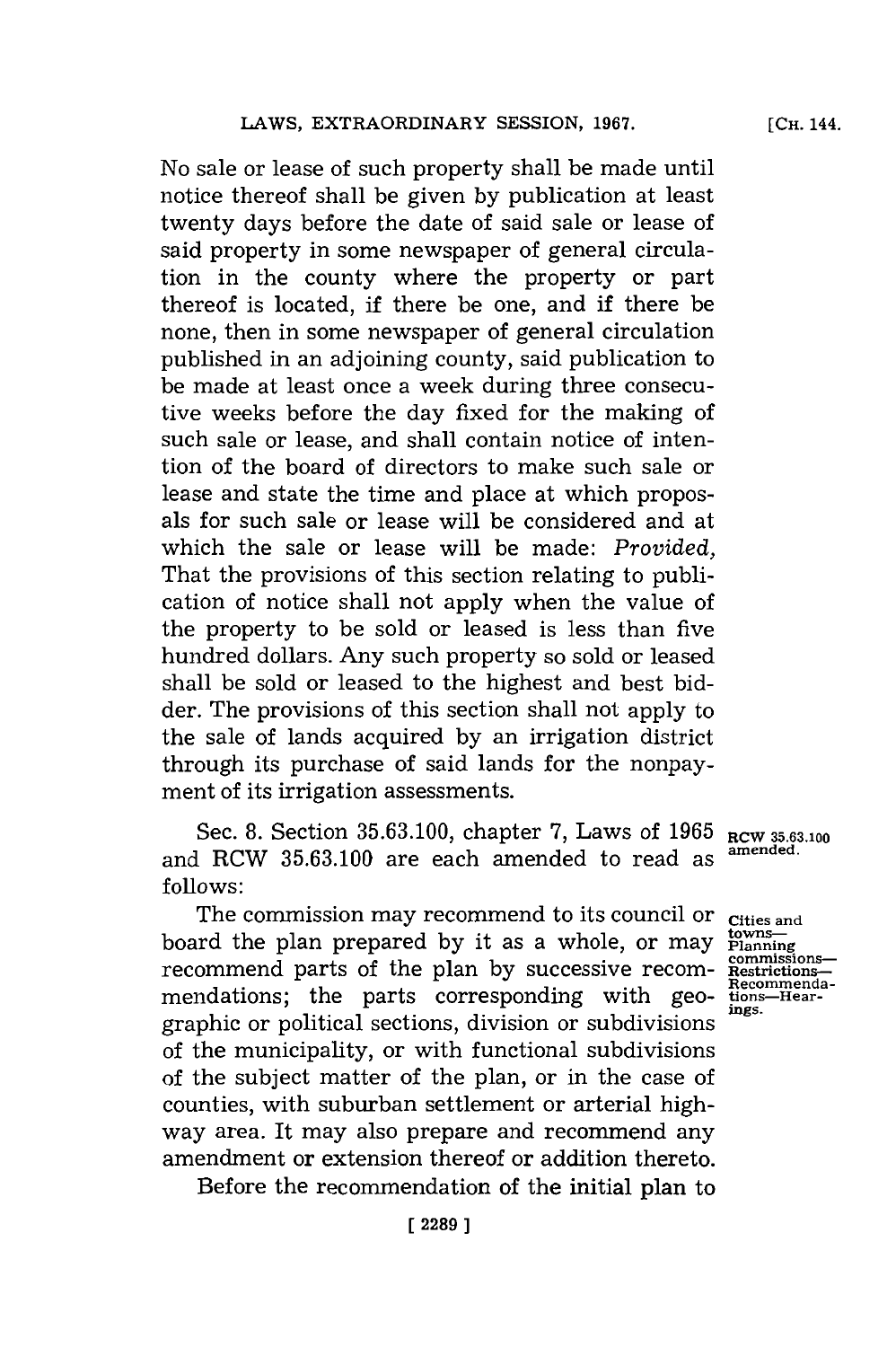the municipality the commission shall hold at least one public hearing thereon, giving notice of the time and place **by** one publication in a newspaper of general circulation in the municipality and in the official gazette, if any, of the municipality.

The council may adopt **by** resolution or ordinance and the board may adopt **by** resolution the plan recommended to it **by** the commission, or any part of the plan, as the comprehensive plan.

**A** true copy of the resolution of the board adopting or embodying such plan or any part thereof or any amendment thereto shall be certified **by** the clerk of the board and filed with the county auditor. **A** like certified copy of any map or plat referred to or adopted **by** the county resolution shall likewise be filed with the county auditor. The auditor shall record the resolution and keep on file the map or plat.

The original resolution or ordinance of the council adopting or embodying such plan or any part thereof or any amendment thereto shall be certified **by** the clerk of the city and filed **by** him. The original of any map or plat referred to or adopted **by** the resolution or ordinance of the council shall likewise be certified **by** the clerk of the city and filed **by** him. The clerk shall keep on file the resolution or ordinance and map or plat.

**Comprehensive plans-- Amendments.**

Sec. **9. All** amendments to a comprehensive plan shall be adopted, certified, and recorded or filed in the same manner as authorized in section **8** of this **1967** amendatory act for an initial comprehensive plan.

**Validation of**

Sec. **10.** Any city comprehensive plan and all amendments thereto which have been filed or recorded with the county auditor prior to the effective date of this **1967** amendatory act shall be valid and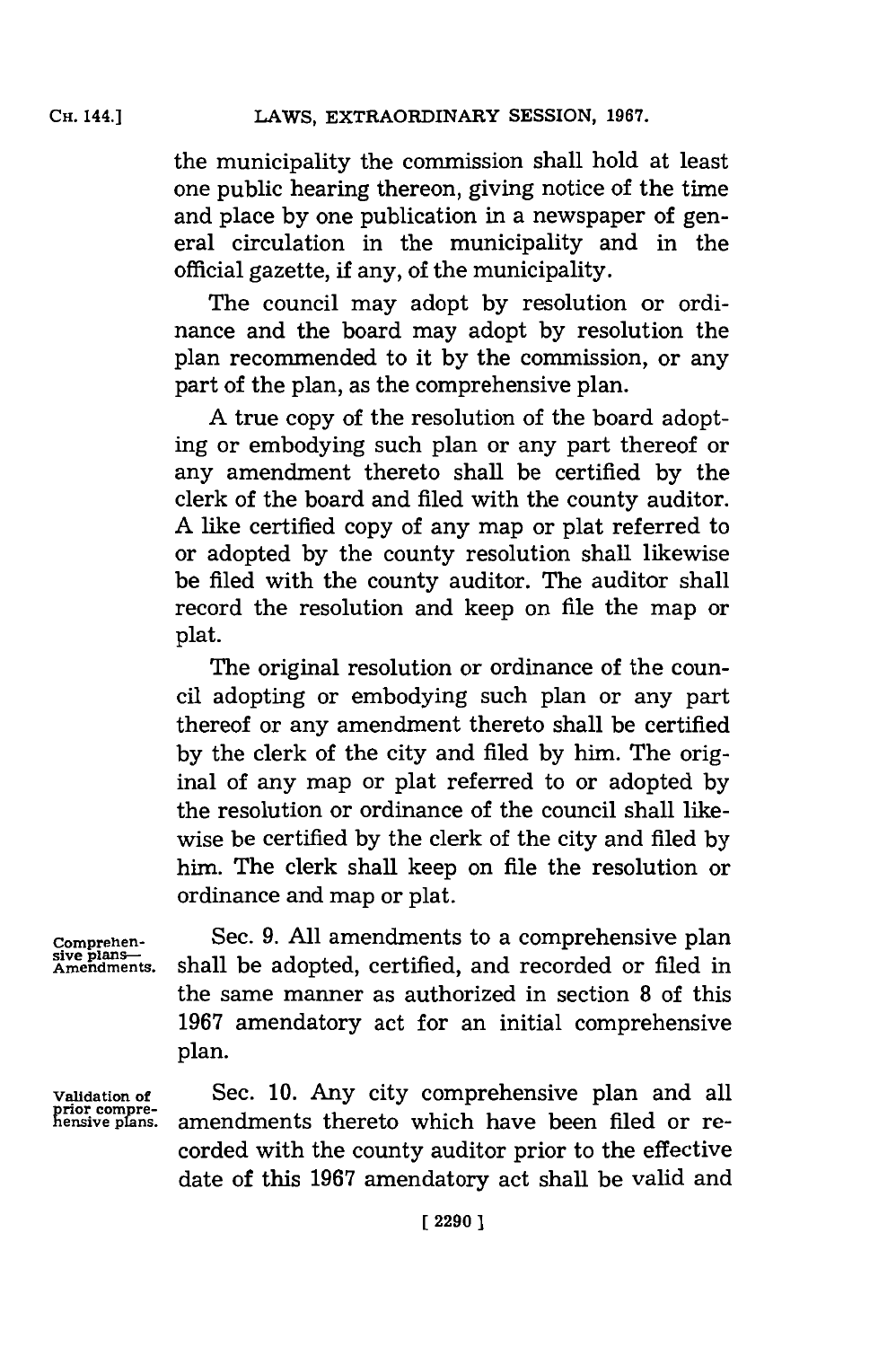need not be refiled with the clerk of the city to remain valid and in full force and effect.

Sec. 11. There is added to chapter 4, Laws of New section. **1963** and to chapter **36.68** RCW a new section to read as follows:

Any county, acting through its board of county countiescommissioners, is empowered to build, construct, <del>facilities-</del> care for, control, supervise, improve, operate and maintain parks, playgrounds, gymnasiums, swimming pools, field houses, bathing beaches, stadiums, golf courses, automobile race tracks and drag strips, coliseums for the display of spectator sports, public campgrounds, boat ramps and launching sites, public hunting and fishing areas, arboretums, bicycle and bridle paths, and other recreational facilities, and to that end may make, promulgate and enforce such rules and regulations regarding the use thereof, and make such charges for the use thereof, as may be deemed **by** said board to be reasonable.

Sec. 12. Section 35.41.010, chapter 7, Laws of 1965 RCW 35.41.010 and RCW 35.41.010 are each amended to read as **amended. follows:**

The legislative body of any city or town, for the **Cities and** purpose of providing funds for defraying all or a  $\frac{100 \text{ m/s}}{100 \text{ m/s}}$ portion of the costs of planning, purchase, leasing, **Special funds**. condemnation, or other acquisition, construction, reconstruction, development, improvement, extension, repair, maintenance, or operation of any municipally owned public land, building, facility, or utility, for which the municipality now has or hereafter is granted authority to acquire, condemn, develop, repair, maintain, or operate, for which the city receives revenue or for which such municipality charges a fee, may authorize, **by** ordinance, the creation of a special fund or funds into which the city or town shall be obligated to set aside and pay:

**(1) A** fixed proportion of the gross revenues of the facility or utility, or

**towns-Fiscal**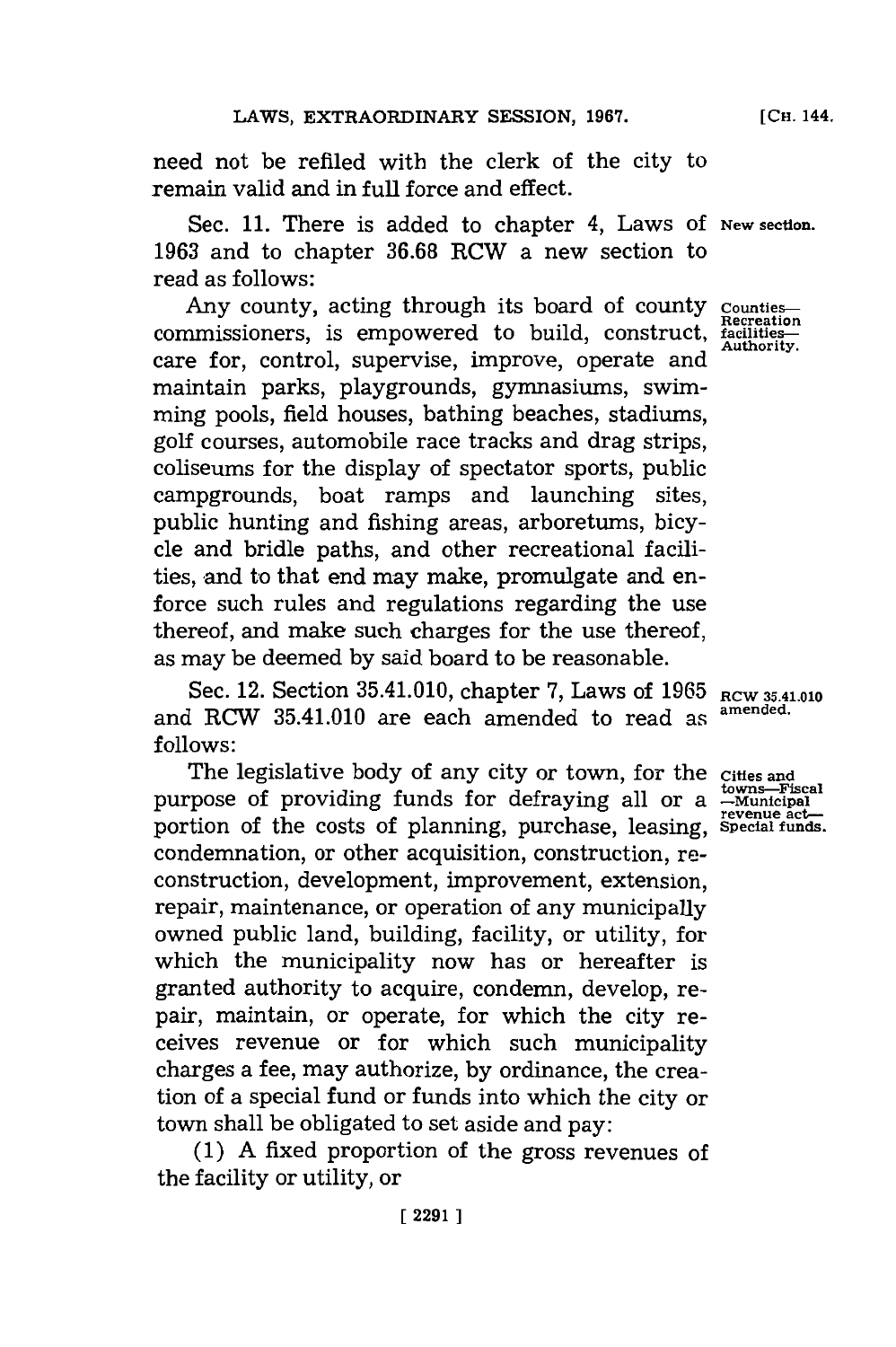**Cities and towns--Fiscal -Municipal revenue act-Special funds.**

(2) **A** fixed amount out of, and not to exceed, a fixed proportion of the gross revenues thereof, or

**(3) A** fixed amount without regard to any fixed proportion of such revenues, or

(4) An amount sufficient to meet principal and interest requirements and to accumulate any reserves and additional funds that may be required.

The legislative body may also authorize the creation of a special fund or funds to defray all or part of the costs of planning, purchase, condermation, or other acquisition, construction, improvement, maintenance or operation of any public park in, upon or above property used or to be used as municipally owned off-street parking space and facilities, whether or not revenues are received or fees charged in the course of public use of such park. Part or all of the otherwise unpledged revenues, fees or charges arising from municipal ownership, operation, lease or license of any off-street parking space and facilities, or arising from municipal license of any on-street parking space, shall be set aside and paid into such special fund or funds in accordance with this section.

towns-Via-<br>ducts, elevated **roadways,**

**amended,** and RCW **35.86.010** are each amended to read as **follows:**

**Cities and** Cities of the first, second, and third classes are authorized to provide off-street parking space and facilities for motor vehicles, and the use of real property for such purpose is declared to be a public use. Notwithstanding the provisions of RCW **35.86.040** such cities shall call for competitive bids for the operation of any off-street parking space and facilities for motor vehicles in or beneath a public park **by** any private person, firm or corporation, upon such reasonable notice, bidder qualifications and bid conditions as the city shall determine. In the case of off-street parking space in, upon or beneath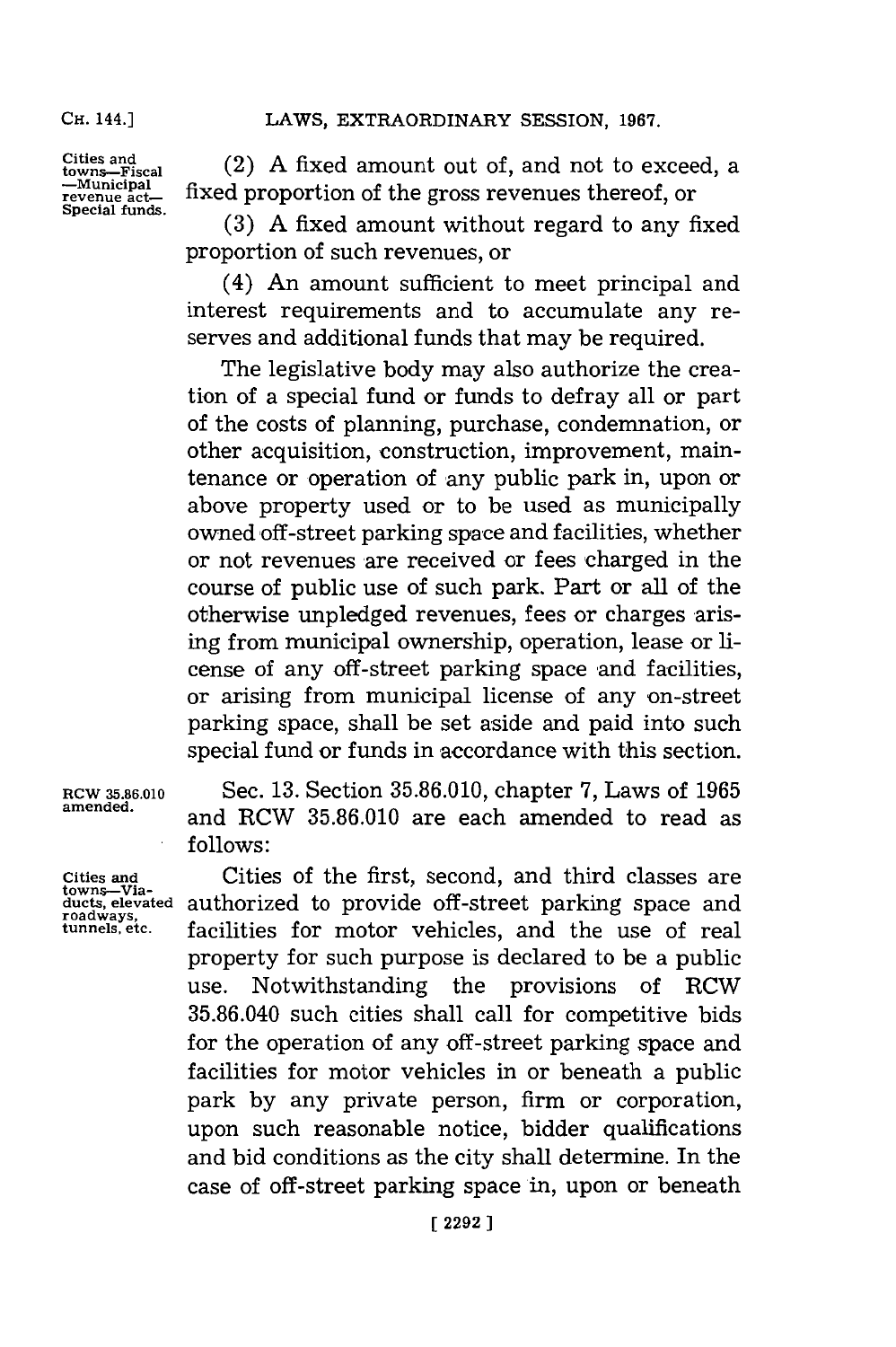a public park the term "facilities" as used hereafter in this chapter may include public parks thereon.

Sec. 14. Section **35.86.020,** chapter **7,** Laws of **1965 RCW5.6.020** and RCW **35.86.020** are each amended to read as **follows:**

In order to provide for off-street parking space **Financing**. and/or facilities, such cities are authorized, in addition to their powers for financing public improvements, to finance their acquisition and construction through the issuance and sale of revenue bonds or general obligation bonds or both. Any bonds issued **by** such cities pursuant to this section shall be issued in the manner and within the limitations prescribed **by** the Constitution and the laws of this state.

In addition local improvement districts may be created and their financing procedures used for this purpose in accordance with the provisions of Title **35** as now or hereafter amended.

Such cities may authorize and finance the economic and physical surveys and plans, and construction, for off -street parking, and the maintenance and management of such off -street parking spaces and facilities either within their general budget or **by** issuing revenue bonds or general obligation bonds or both.

General obligation bonds issued hereunder may additionally be made payable from any otherwise unpledged revenue, fees or charges which may be derived from the ownership, operation, lease or license of off -street parking space or facilities or which may be derived from the license of on-street parking space.

Sec. 15. Section 36.32.240, chapter 4, Laws of 1963 Rcw 36.32.240 and RCW 36.32.240 are each amended to read as **follows:**

In any county the board of county commissioners may **by** resolution establish a county purchasing de-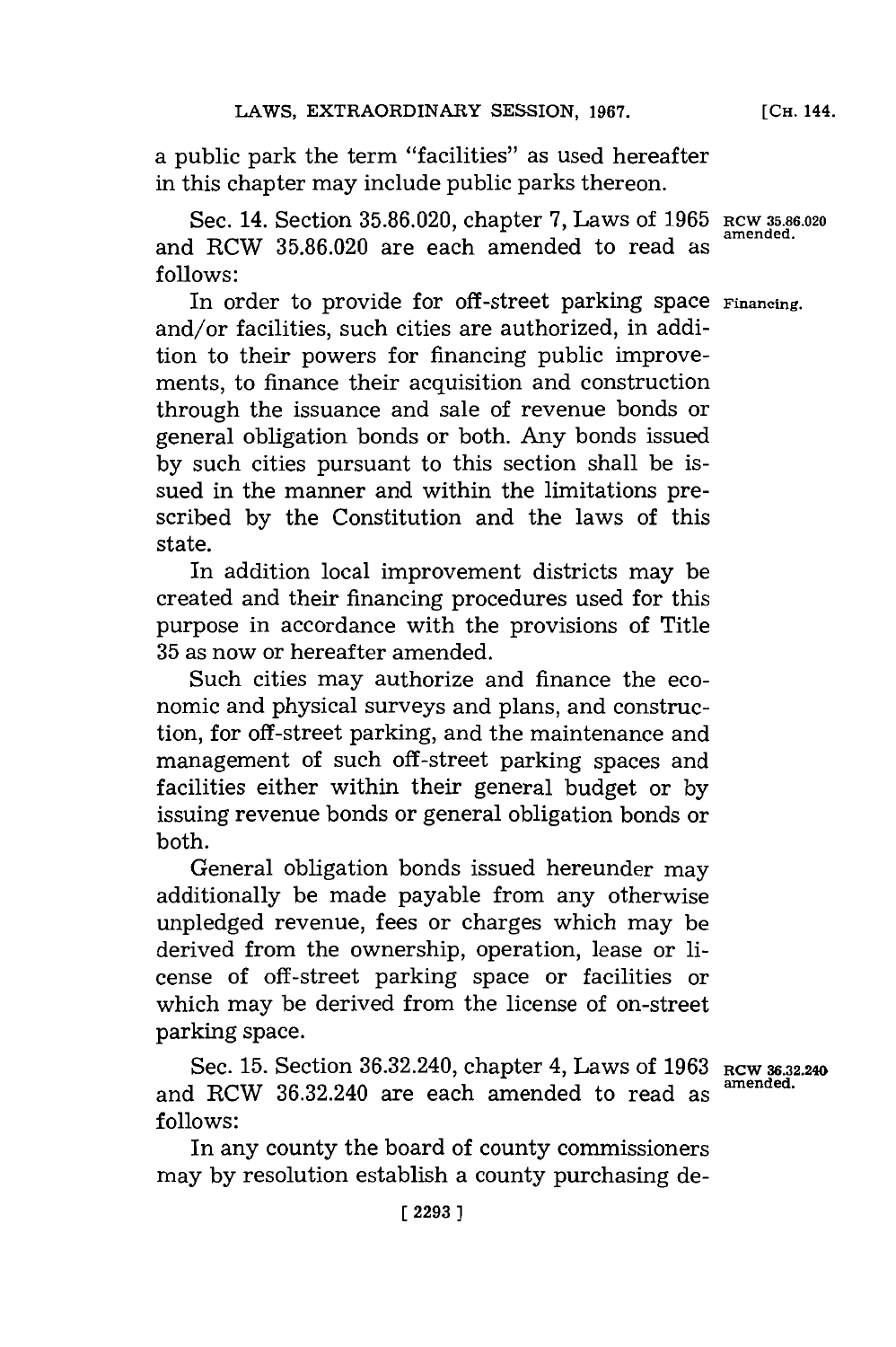counties—<br><sup>County com- partment and thereafter such department shall con-</sup>  $\begin{array}{ll}\n\text{Counties}\text{---} & \text{partment and thereafter such department shall con-} \\
\text{missioners}\text{---} & \text{tract on a competitive basis for all public works and}\n\end{array}$ **Competitive purchase or lease on a competitive basis all supplies,** materials, and equipment, for all departments of the county, exclusive of the county hospital, pursuant to the provisions hereof and under such rules as the board shall **by** resolution adopt, except for such contracts and purchases as shall be made pursuant to RCW **36.77.060, 36.77.070** and **36.82.130:** *Provided,* That in all class **AA** or class **A** counties or in any county of the first class it shall be mandatory that a purchasing department be established.

**RCW 36.32.250** Sec. **16.** Section **36.32.250,** chapter 4, Laws of **1963** amened. as last amended **by** section **1,** chapter **97,** Laws of **1967,** and RCW **36.32.250** are each amended to read as follows:

Counties— **No contract, lease or purchase shall be entered** Public works— **Durchasing—** into by the board of county commissioners or by **Bidding** into by the board of county commissioners or by **supplies.** any elected or appointed officer of such county until after bids have been submitted to the board of county commissioners upon specifications therefor. Such specifications shall be in writing and shall be filed with the clerk of the board for public inspection, and an advertisement thereof stating the date after which bids will not be received, the character of the work to be done, or material, equipment, or service to be purchased, and that specifications therefor may be seen at the office of the clerk of the board, shall be published in the county official newspaper. Such advertisement shall be published at least once in each week for two consecutive weeks prior to the last date upon which bids will be received and as many additional publications as shall be determined **by** the board. The bids shall be in writing, shall be filed with the clerk, shall be opened and read in public at a meeting of the board on the date named therefor in said advertisement, and after being opened, shall be filed for public inspec-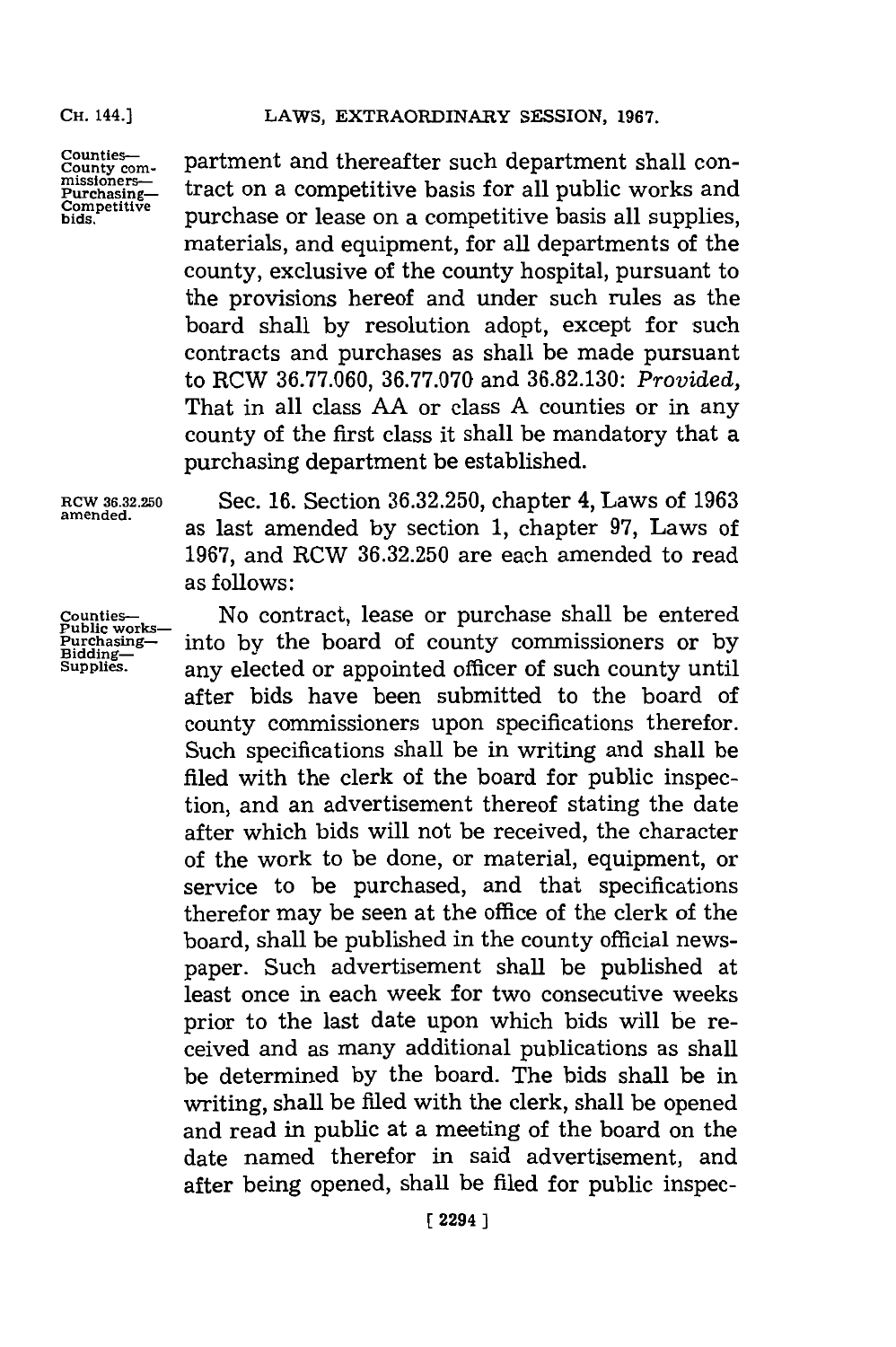**[CH.** 144.

tion. No bid shall be considered for public work unless it is accompanied **by** a bid deposit in the form of a surety bond, postal money order, cash, cashier's check, or certified check in an amount equal to five percent of the amount of the bid proposed. The contract for the public work, lease or purchase shall be awarded to the lowest responsible bidder; taking into consideration the quality of the articles or equipment to be purchased or leased. Any or all bids may be rejected for good cause. The board shall require from the successful bidder for such public work a contractor's bond in the amount and with the conditions imposed **by** law. Should the bidder to whom the contract is awarded fail to enter into the contract and furnish the contractor's bond as required within ten days after notice of the award, exclusive of the day of notice, the amount of the bid deposit shall be forfeited to the county and the contract awarded to the next lowest and best bidder. The bid deposit of all unsuccessful bidders shall be returned after the contract is awarded and the required contractor's bond given **by** the successful bidder is accepted **by** the board. In the letting of any contract, lease or purchase involving less than one thousand dollars advertisement and competitive bidding may be dispensed with on order of the board of county commissioners. Notice of intention to let contracts, enter into lease agreements or to make purchases involving amounts exceeding five hundred dollars and less than one thousand dollars, shall be posted **by** the board of county commissioners on a bulletin board in its office not less than three days prior to making such purchase, lease or contract. Wherever possible, supplies shall be purchased in quantities for a period of at least three months, and not to exceed one year. Supplies generally used throughout the various departments shall be standardized insofar as possible, and may be pur-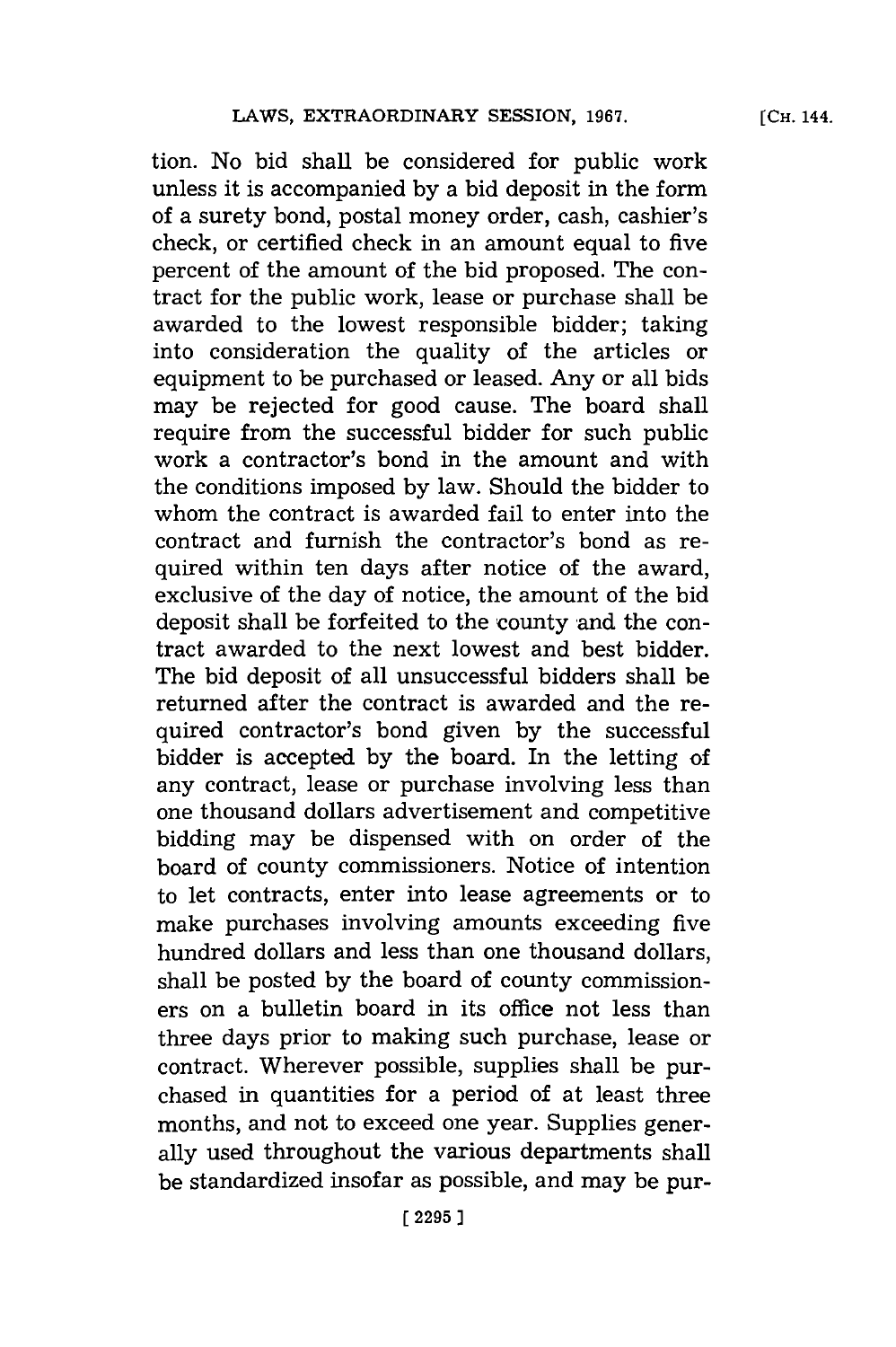chased and stored for general use **by** all of the various departments which shall be charged for the supplies when withdrawn from the purchasing department. **Counties-- Public works-Purchasing-Bidding-Supplies.**

**Note: See also section 1, chapter 97, Laws of 1967.**

**New section.** Sec. **17.** There is added to chapter 4, Laws of **1963** and to chapter **36.32** RCW a new section to read as follows:

**county.**

**Adoption by** The board of county commissioners may elect to adopt the provisions of sections **18, 19** and 20 of this **1967** amendatory act and may, **by** resolution, designate the kinds of equipment subject thereto.

> Sec. **18.** There is added to chapter 4, Laws of **1963** and to chapter **36.32** RCW a new section to

**New section.**

**County equipment and rental revolving fund.**

read as follows: In accordance with the provisions of section **17** of this **1967** amendatory act, in every county in which there is now or is hereafter established a county purchasing department, there is created a county fund to be known as the "county equipment and rental revolving fund". On the effective date of this **1967** amendatory act, the county treasurer of such counties shall transfer to said fund all sums remaining in the county current expense fund budgeted for the purchase or lease of capital outlay equipment.

**New section.**

**County pur- chasing-Pur-chasing de**partment ap**proval-Exceptions.**

Sec. **19.** There is added to chapter 4, Laws of **1963** and to chapter **36.32** RCW a new section to read as follows:

In accordance with the provisions of section **17** of this **1967** amendatory act, after the effective date of this **1967** amendatory act, no warrants shall be issued for the purchase or lease of capital outlay equipment unless they have been authorized **by** the county purchasing agent: *Provided,* That sums allocated to existing contracts for the purchase or lease of such equipment shall be authorized **by** the purchasing agent upon the written request of the officer